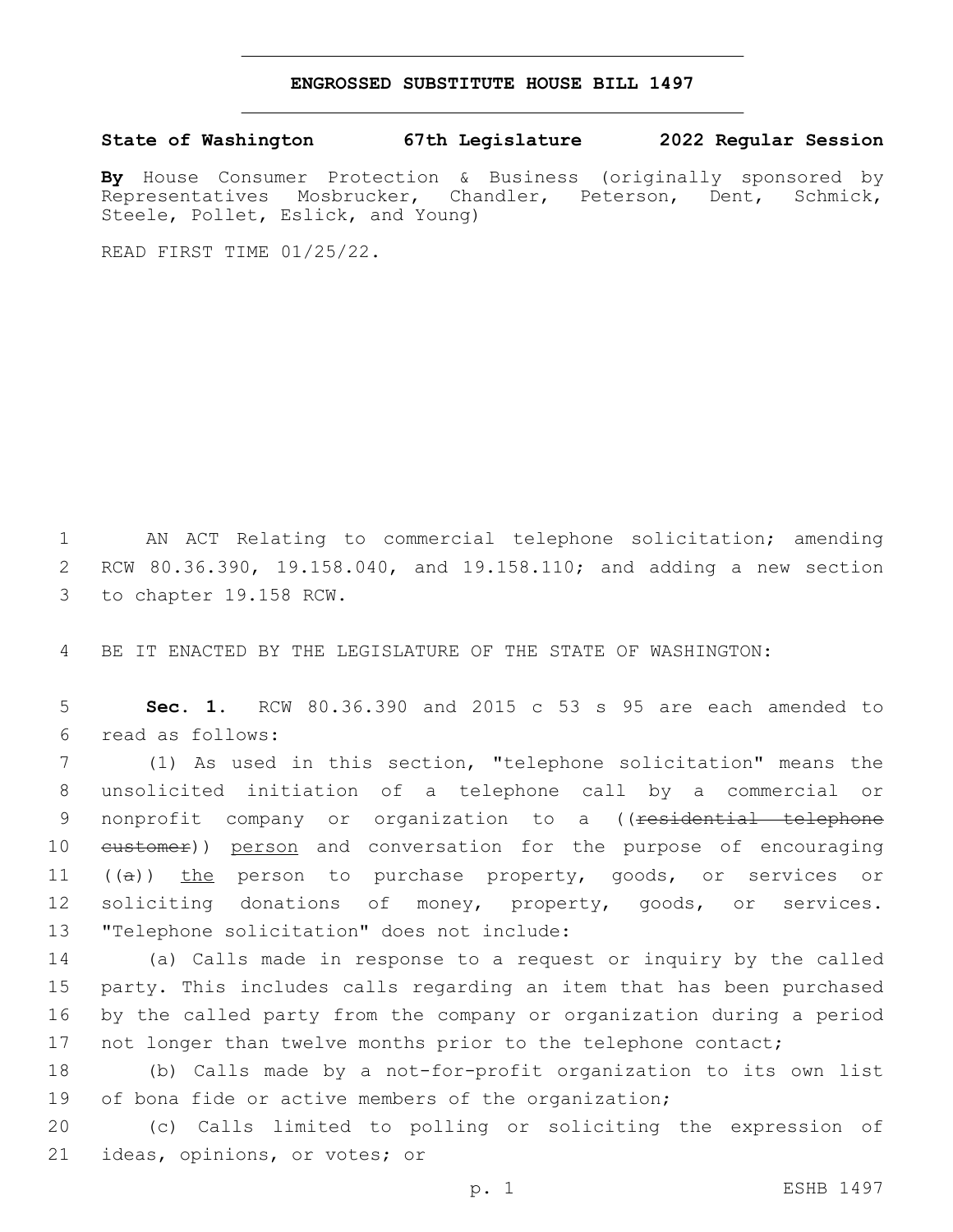(d) Business-to-business contacts.1

 For purposes of this section, each individual real estate agent or insurance agent who maintains a separate list from other individual real estate or insurance agents shall be treated as a company or organization. For purposes of this section, an organization as defined in RCW 29A.04.086 or 29A.04.097 and organized pursuant to chapter 29A.80 RCW shall not be considered a commercial 8 or nonprofit company or organization.

 (2) A person making a telephone solicitation must identify him or herself and the company or organization on whose behalf the solicitation is being made and the purpose of the call within the 12 first ((thirty)) 30 seconds of the telephone call.

13 (3) As used in this section, "telephone solicitor" means a 14 commercial or nonprofit company or organization engaged in telephone 15 solicitation.

16 (4) If the telephone solicitor is requesting a donation or gift 17 of money, the telephone solicitor must ask the called party whether 18 they want to continue the call, end the call, or be removed from the 19 solicitor's telephone lists.

20 (5) If, at any time during the telephone contact, the called 21 party states or indicates they want to end the call, the telephone 22 solicitor must end the call within 10 seconds.

23 (6) If, at any time during the telephone contact, the called 24 party states or indicates that he or she does not  $((\text{wish}))$  want to be 25 called again by the ((company or organization)) telephone solicitor 26 or wants to have his or her name  $((and))_L$  individual telephone 27 number, or other contact information removed from the telephone lists 28 used by the ((company or organization making the telephone 29 solicitation, then)) telephone solicitor:

30 (a) The telephone solicitor shall inform the called party that 31 his or her contact information will be removed from the telephone 32 solicitor's telephone lists for at least one year;

33 (b) The telephone solicitor shall end the call within 10 seconds;

 (c) The ((company or organization)) telephone solicitor shall not make any additional telephone solicitation of the called party at ((that telephone number)) any telephone number associated with that 37 party within a period of at least one year; and

38 (((b))) (d) The ((company or organization)) telephone solicitor 39 shall not sell or give the called party's name  $((and))_{L}$  telephone 40 number, and other contact information to another company or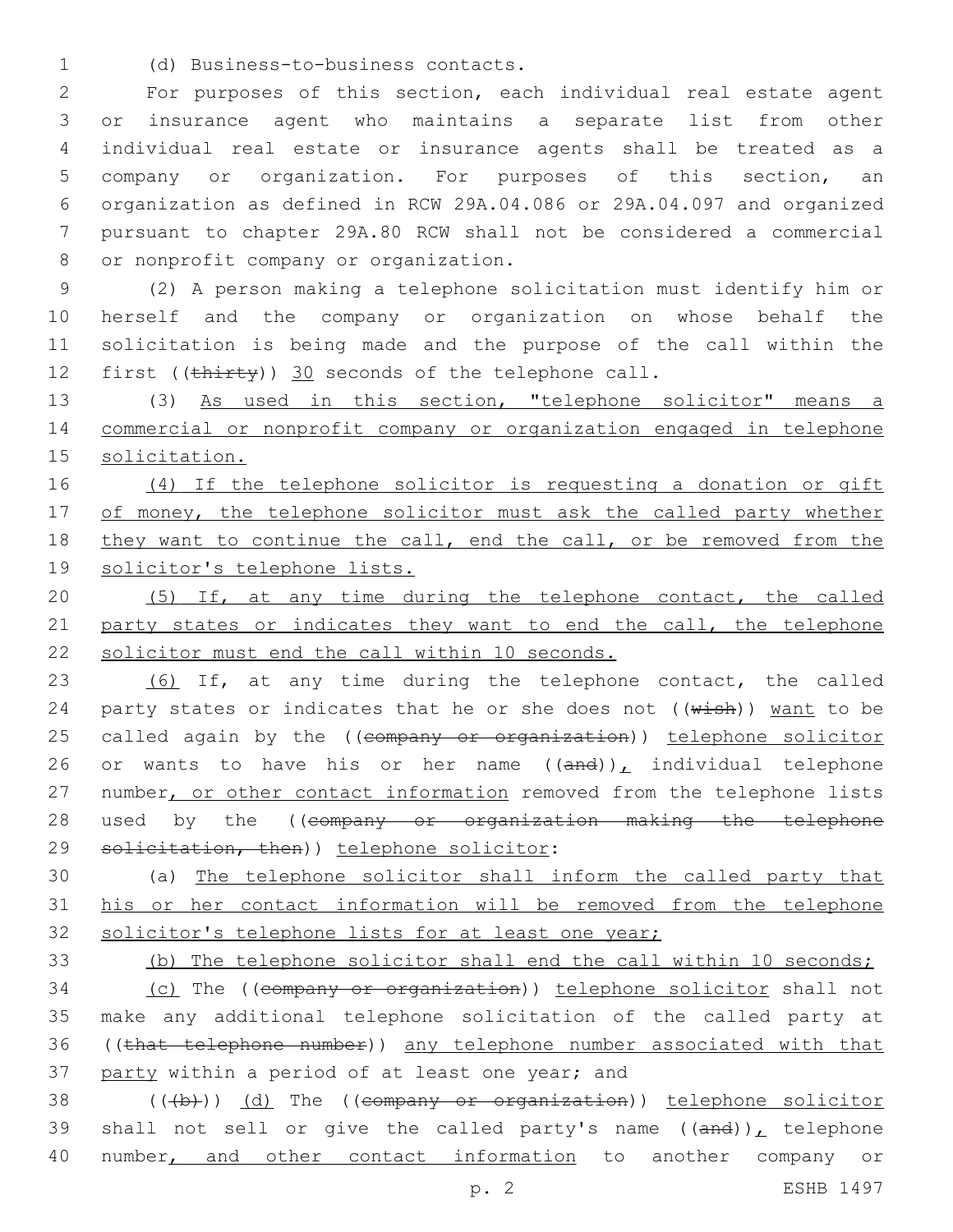1 organization: PROVIDED, That the ((company or organization)) 2 telephone solicitor may return the list, including the called party's 3 name  $((and))_L$  telephone number, and other contact information to the 4 company or organization from which it received the list.

5 (( $(4)$ )) (7) A telephone solicitor shall not place calls to any 6 person which will be received before 8:00 a.m. or after 8:00 p.m. at 7 the call recipient's local time.

8 (8) A violation of subsection (2)  $((\theta \hat{r}))_L$  (3), (4), (5), (6), or 9 (7) of this section is punishable by a fine of up to one thousand 10 dollars for each violation.

 $((+5+))$  (9) The attorney general may bring actions to enforce compliance with this section. For the first violation by any ((company or organization)) telephone solicitor of this section, the 14 attorney general shall notify the ((company)) telephone solicitor with a letter of warning that the section has been violated.

 $((+6+))$   $(10)$  A person aggrieved by repeated violations of this section may bring a civil action in superior court to enjoin future violations, to recover damages, or both. The court shall award damages of at least one hundred dollars for each individual violation of this section. If the aggrieved person prevails in a civil action under this subsection, the court shall award the aggrieved person 22 reasonable attorneys' fees and cost of the suit.

 $((+7+))$   $(11)$  The utilities and transportation commission shall by rule ensure that telecommunications companies inform their residential customers of the provisions of this section. The notification may be made by (a) annual inserts in the billing statements mailed to residential customers, or (b) conspicuous publication of the notice in the consumer information pages of local 29 telephone directories.

30 **Sec. 2.** RCW 19.158.040 and 2002 c 86 s 284 are each amended to 31 read as follows:

 In addition to the unprofessional conduct described in RCW 18.235.130, the director of the department of licensing may take disciplinary action for any of the following conduct, acts, or conditions:35

36 (1) It shall be unlawful for any person to engage in unfair or 37 deceptive commercial telephone solicitation.

38 (2) A commercial telephone solicitor shall not place calls to any 39 ((residence)) person which will be received before 8:00 a.m. or after

p. 3 ESHB 1497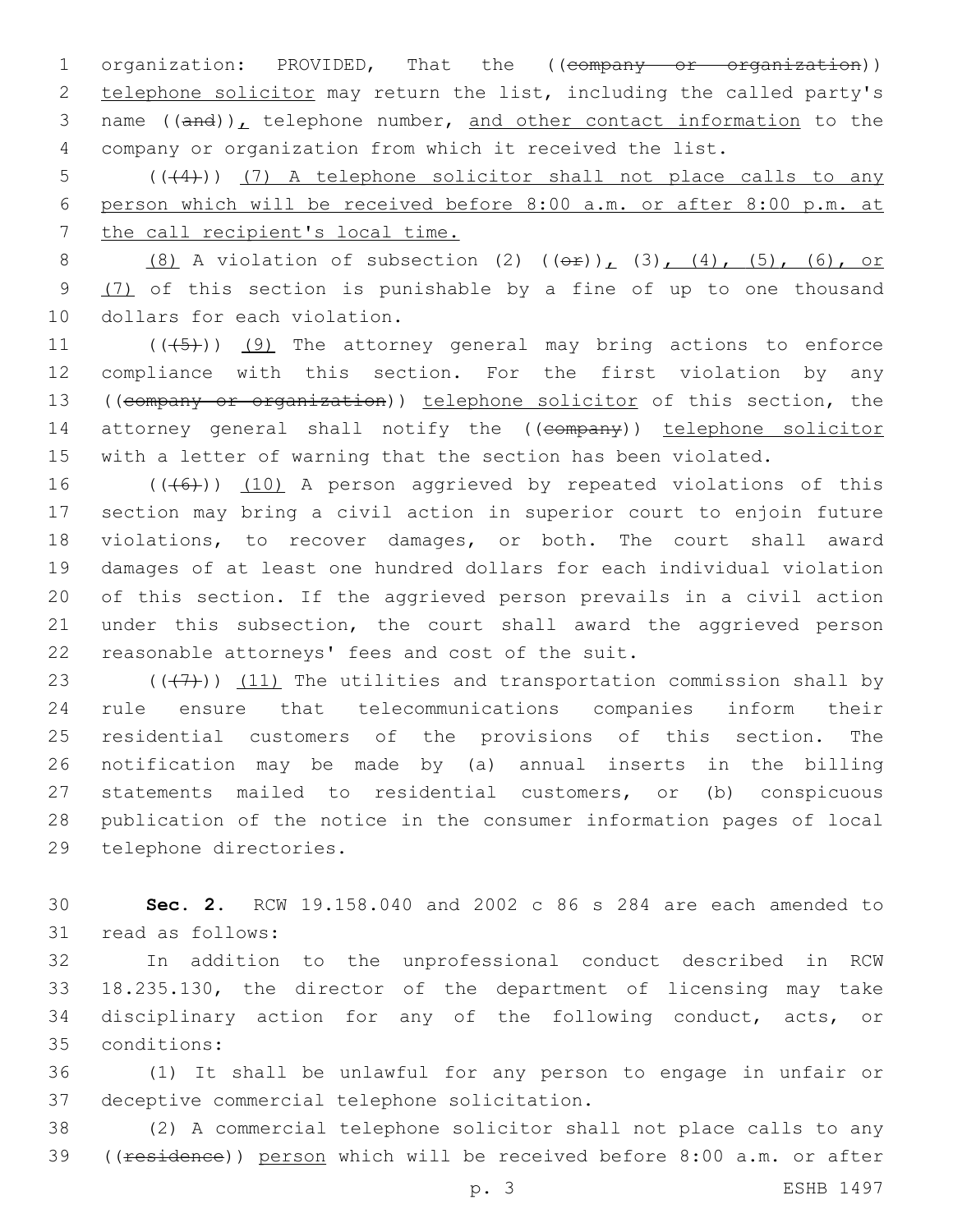((9:00)) 8:00 p.m. at the ((purchaser's)) call recipient's local 2 time.

 (3) A commercial telephone solicitor may not engage in any conduct the natural consequence of which is to harass, intimidate, or torment any person in connection with the telephone call.

 (4) A person making a telephone solicitation must identify him or herself and the company or organization on whose behalf the solicitation is being made and the purpose of the call within the first 30 seconds of the telephone call.

 (5) A commercial telephone solicitor must end a call within 10 seconds if the called party states or indicates they want to end the call.

 (6) A commercial telephone solicitor must promptly implement a 14 call recipient's statement or indication they do not want to be 15 called again, or want to be removed from the telephone lists used by 16 the company or organization making the telephone solicitation.

 **Sec. 3.** RCW 19.158.110 and 1989 c 20 s 11 are each amended to 18 read as follows:

 (1) ((Within the first minute of the telephone call, a commercial 20 telephone solicitor or salesperson shall:

21 (a) Identify himself or herself, the company on whose behalf the 22 solicitation is being made, the property, goods, or services being 23 sold; and

 (b) Terminate the telephone call within ten seconds if the purchaser indicates he or she does not wish to continue the conversation)) A person making a telephone solicitation must identify him or herself and the company or organization on whose behalf the solicitation is being made and the purpose of the call within the 29 first 30 seconds of the telephone call.

 (2) If, at any time during the telephone contact, the called party states or indicates that he or she wants to end the call, the telephone solicitor must end the call within 10 seconds.

 (3) If at any time during the telephone contact, the 34 ((purchaser)) called party states or indicates that he or she does 35 not  $((\text{wish}))$  want to be called again by the commercial telephone 36 solicitor or wants to have his or her name  $((and))_L$  individual 37 telephone number, or other contact information removed from the telephone lists used by the commercial telephone solicitor: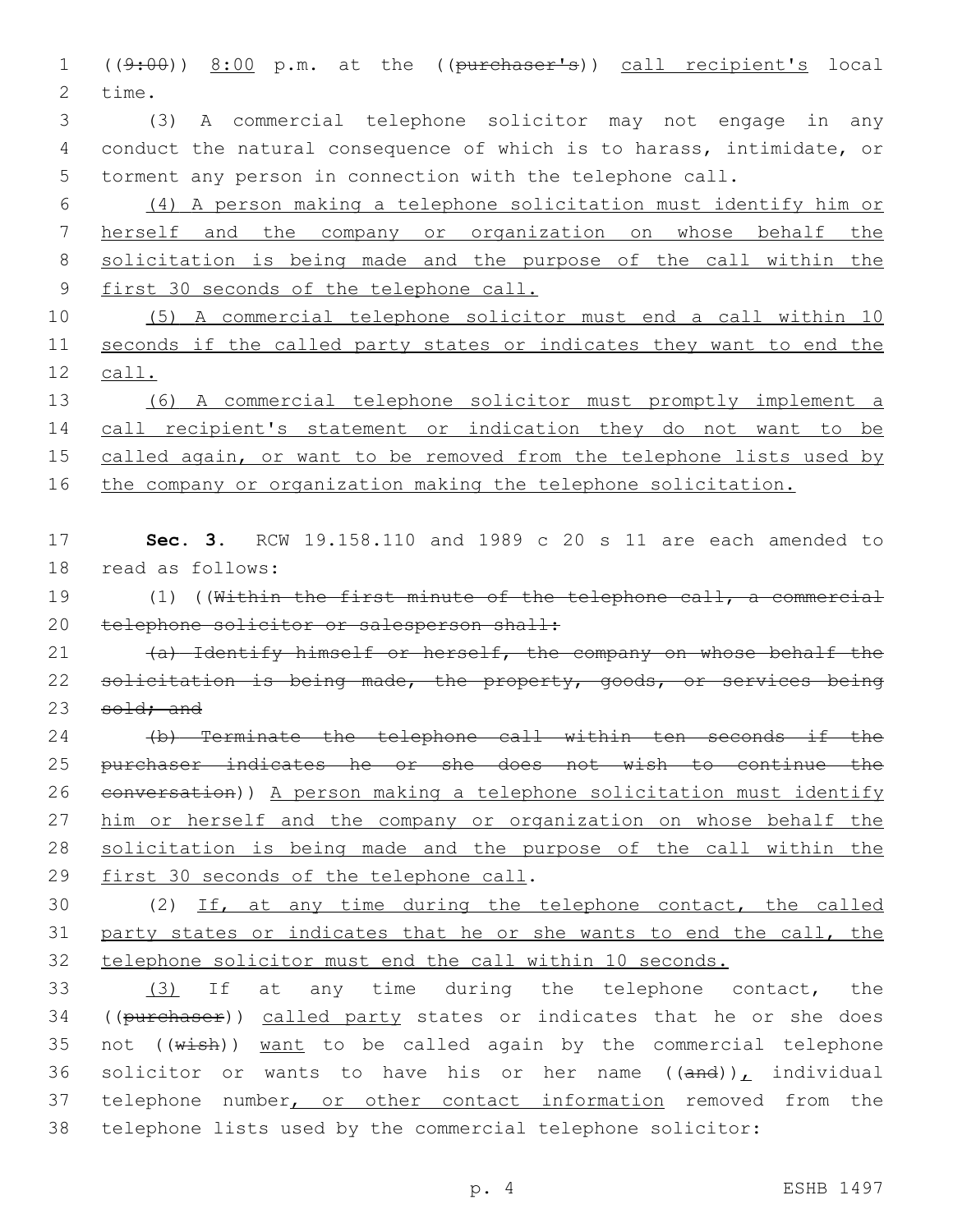1 (a) The commercial telephone solicitor shall inform the called 2 party that his or her contact information will be removed from the 3 telephone solicitor's telephone lists for at least one year;

4 (b) The commercial telephone solicitor shall end the call within 5 10 seconds;

6 (c) The commercial telephone solicitor shall not make any 7 additional commercial telephone solicitation of the called party at 8 ((that)) any telephone number associated with that party within a 9 period of at least one year; and

10 (((b))) (d) The commercial telephone solicitor shall not sell or 11 give the called party's name  $((and))_L$  telephone number, or other 12 contact information to another commercial telephone solicitor: 13 PROVIDED, That the commercial telephone solicitor may return the 14 list, including the called party's name  $((and))_L$  telephone number, 15 and other contact information to the company or organization from 16 which it received the list.

17 (((43))) (4) A commercial telephone solicitor shall not place 18 calls to any person which will be received before 8:00 a.m. or after 19 8:00 p.m. at the call recipient's local time.

 (5) The utilities and transportation commission shall by rule ensure that telecommunications companies inform their residential customers of the provisions of this section. The notification may be 23 made by:

24 (a) Annual inserts in the billing statements mailed to 25 residential customers; or

26 (b) Conspicuous publication of the notice in the consumer 27 information pages of local telephone directories.

 ( $(44)$ ))  $(6)$  If a sale or an agreement to purchase is completed, the commercial telephone solicitor must inform the purchaser of his or her cancellation rights as enunciated in this chapter, state the registration number issued by the department of licensing, and give 32 the street address of the seller.

33  $((+5+))$   $(7)$  If, at any time prior to sale or agreement to 34 purchase, the commercial telephone solicitor's registration number is 35 requested by the purchaser, it must be provided.

 $36$  (( $(46)$ )) (8) All oral disclosures required by this section shall 37 be made in a clear and intelligible manner.

38 NEW SECTION. **Sec. 4.** A new section is added to chapter 19.158 39 RCW to read as follows: